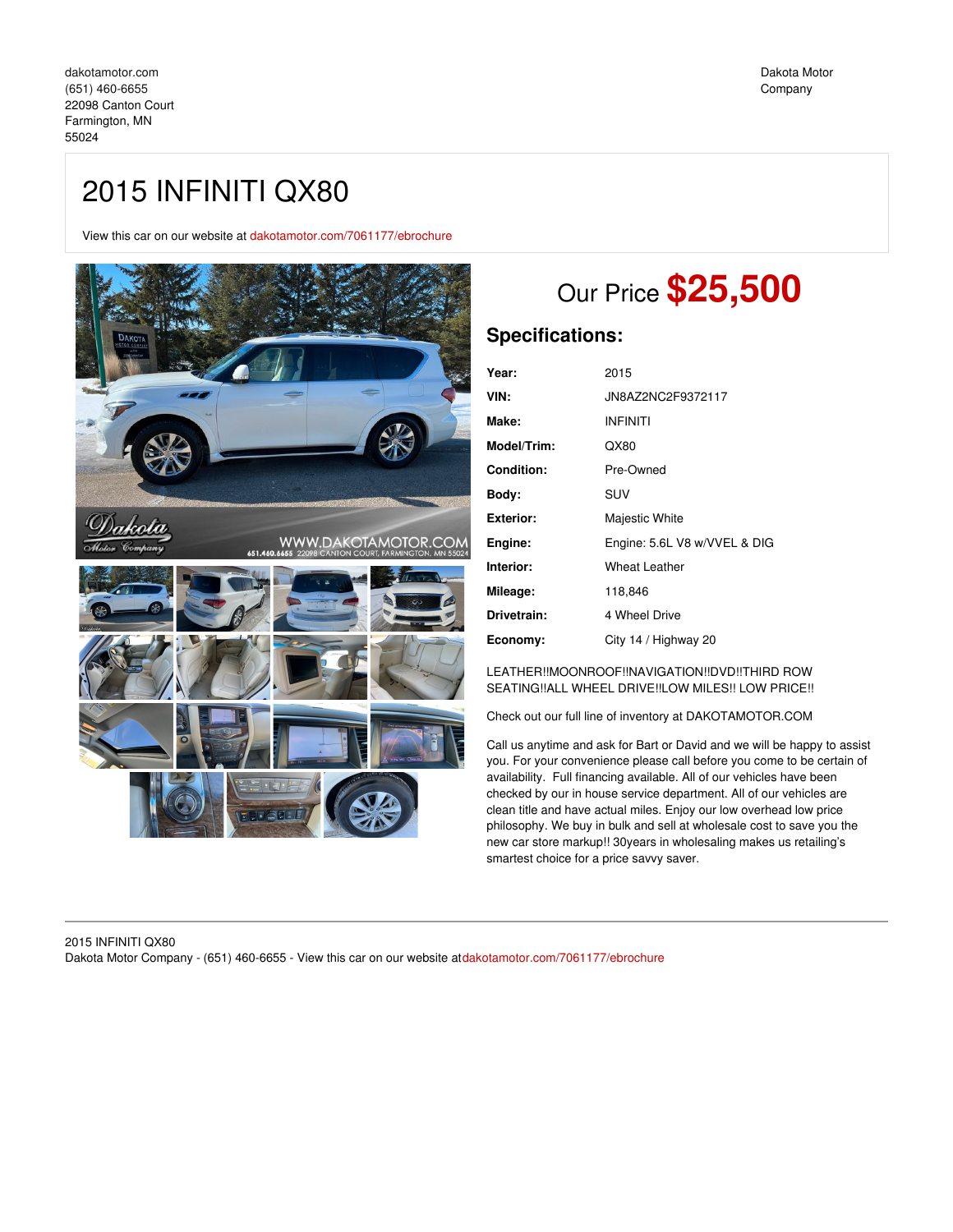

### 2015 INFINITI QX80

Dakota Motor Company - (651) 460-6655 - View this car on our website at[dakotamotor.com/7061177/ebrochure](https://dakotamotor.com/vehicle/7061177/2015-infiniti-qx80-farmington-mn-55024/7061177/ebrochure)

## **Installed Options**

### **Interior**

- 2 Seatback Storage Pockets- 4 12V DC Power Outlets
- 6-Way Passenger Seat -inc: Fold Flat 8-Way Driver Seat- Air Filtration
- Analog Appearance
- Bucket Folding Bucket Front Facing Manual Reclining Flip Forward Cushion/Seatback Rear Seat
- Cargo Area Concealed Storage- Cargo Space Lights- Carpet Floor Trim
- Cruise Control w/Steering Wheel Controls- Day-Night Auto-Dimming Rearview Mirror
- Delayed Accessory Power- Driver / Passenger And Rear Door Bins
- Driver And Passenger Visor Vanity Mirrors w/Driver And Passenger Illumination, Driver And Passenger Auxiliary Mirror
- Driver Foot Rest- Engine Immobilizer
- FOB Controls -inc: Cargo Access, Windows and Remote Engine Start
- Fade-To-Off Interior Lighting
- Fixed 60-40 Split-Bench Leather 3rd Row Seat Front, Power Recline, Power Fold Into Floor, 2 Manual and Adjustable Head Restraints
- Front And Rear Map Lights
- Front Center Armrest and Rear Center Armrest Rear Seat Mounted Armrest
- Front Cupholder- Full Carpet Floor Covering -inc: Carpet Front And Rear Floor Mats - Full Cloth Headliner
- Full Floor Console w/Locking Storage, Mini Overhead Console w/Storage, Rear (removable) Console w/Storage and 4 12V DC Power Outlets
- Gauges -inc: Speedometer, Odometer, Voltmeter, Oil Pressure, Engine Coolant Temp, Tachometer, Trip Odometer and Trip Computer
- HVAC -inc: Underseat Ducts, Headliner/Pillar Ducts and Console Ducts
- Heated Front Bucket Seats -inc: 10-way power driver's seat, 8-way power passenger front seat and 2-way power driver and passenger lumbar support
- Heated Leather Steering Wheel w/Auto Tilt-Away- HomeLink Garage Door Transmitter
- Illuminated Locking Glove Box
- Interior Trim -inc: Aluminum/Genuine Wood Instrument Panel Insert, Aluminum/Genuine Wood Door Panel Insert, Genuine Wood/Metal-Look Console Insert and Metal-Look Interior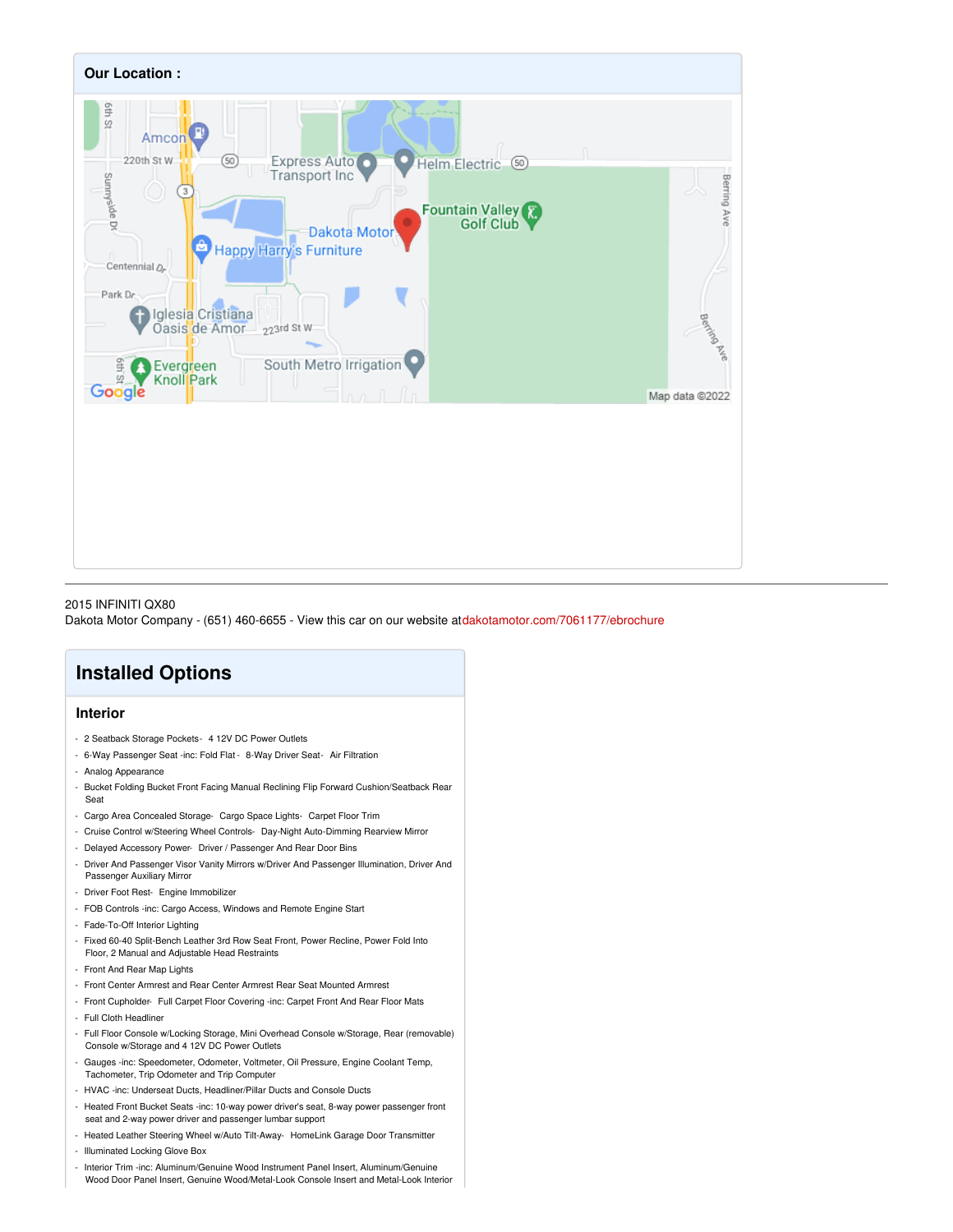#### **Accents**

- Leather Gear Shifter Material- Leather-Appointed Seats w/Mocha Burl Trim
- Leatherette Door Trim Insert
- Manual Anti-Whiplash Adjustable Front Head Restraints and Manual Adjustable Rear Head Restraints
- Memory Settings -inc: Driver Seat, Door Mirrors and Steering Wheel
- Outside Temp Gauge- Perimeter Alarm
- Power 1st Row Windows w/Front And Rear 1-Touch Up/Down
- Power Door Locks w/Autolock Feature
- Power Rear Windows and Fixed 3rd Row Windows
- Power Tilt/Telescoping Steering Column- Proximity Key For Doors And Push Button Start
- Rear Cupholder- Rear HVAC w/Separate Controls
- Remote Keyless Entry w/Integrated Key Transmitter, 4 Door Curb/Courtesy, Illuminated Entry and Panic Button
- Remote Releases -Inc: Power Cargo Access- Tracker System- Trip Computer
- Trunk/Hatch Auto-Latch- Valet Function
- Voice Activated Dual Zone Front Automatic Air Conditioning

#### **Exterior**

- Laminated Glass- Lip Spoiler
- Manual-Leveling Auto On/Off Projector Beam Led Low/High Beam Daytime Running Auto High-Beam Headlamps w/Delay-Off
- Perimeter/Approach Lights- Power Liftgate Rear Cargo Access
- Rain Detecting Variable Intermittent Wipers- Roof Rack Rails Only- Running Boards
- Tailgate/Rear Door Lock Included w/Power Door Locks Tires: P275/60R20 AS
- Wheels: 20" Split 6-Spoke Aluminum-Alloy- LED Brakelights
- Headlights-Automatic Highbeams- Galvanized Steel/Aluminum Panels
- Full-Size Spare Tire Stored Underbody w/Crankdown- Front Fog Lamps
- Fixed Rear Window w/Fixed Interval Wiper and Defroster
- Express Open/Close Sliding And Tilting Glass 1st Row Sunroof w/Sunshade
- Deep Tinted Glass- Clearcoat Paint
- Chrome Side Windows Trim and Chrome Front Windshield Trim Chrome Grille
- Chrome Door Handles- Body-Colored Splash Guards
- Body-Colored Rear Step Bumper w/1 Tow Hook
- Body-Colored Power w/Tilt Down Heated Auto Dimming Side Mirrors w/Power Folding and Turn Signal Indicator
- Body-Colored Front Bumper w/1 Tow Hook- Body-Colored Fender Flares

- Aluminum Spare Wheel

### **Safety**

- 2 Seatback Storage Pockets- 4 12V DC Power Outlets
- 6-Way Passenger Seat -inc: Fold Flat 8-Way Driver Seat- Air Filtration
- Analog Appearance
- Bucket Folding Bucket Front Facing Manual Reclining Flip Forward Cushion/Seatback Rear Seat
- Cargo Area Concealed Storage- Cargo Space Lights- Carpet Floor Trim
- Cruise Control w/Steering Wheel Controls- Day-Night Auto-Dimming Rearview Mirror
- Delayed Accessory Power- Driver / Passenger And Rear Door Bins
- Driver And Passenger Visor Vanity Mirrors w/Driver And Passenger Illumination, Driver And Passenger Auxiliary Mirror
- Driver Foot Rest- Engine Immobilizer
- FOB Controls -inc: Cargo Access, Windows and Remote Engine Start
- Fade-To-Off Interior Lighting
- Fixed 60-40 Split-Bench Leather 3rd Row Seat Front, Power Recline, Power Fold Into Floor, 2 Manual and Adjustable Head Restraints
- Front And Rear Map Lights
- Front Center Armrest and Rear Center Armrest Rear Seat Mounted Armrest
- Front Cupholder- Full Carpet Floor Covering -inc: Carpet Front And Rear Floor Mats
- Full Cloth Headliner
- Full Floor Console w/Locking Storage, Mini Overhead Console w/Storage, Rear (removable) Console w/Storage and 4 12V DC Power Outlets
- Gauges -inc: Speedometer, Odometer, Voltmeter, Oil Pressure, Engine Coolant Temp, Tachometer, Trip Odometer and Trip Computer
- HVAC -inc: Underseat Ducts, Headliner/Pillar Ducts and Console Ducts
- Heated Front Bucket Seats -inc: 10-way power driver's seat, 8-way power passenger front seat and 2-way power driver and passenger lumbar support
- Heated Leather Steering Wheel w/Auto Tilt-Away- HomeLink Garage Door Transmitter
- Illuminated Locking Glove Box
- Interior Trim -inc: Aluminum/Genuine Wood Instrument Panel Insert, Aluminum/Genuine Wood Door Panel Insert, Genuine Wood/Metal-Look Console Insert and Metal-Look Interior Accents
- Leather Gear Shifter Material- Leather-Appointed Seats w/Mocha Burl Trim
- Leatherette Door Trim Insert